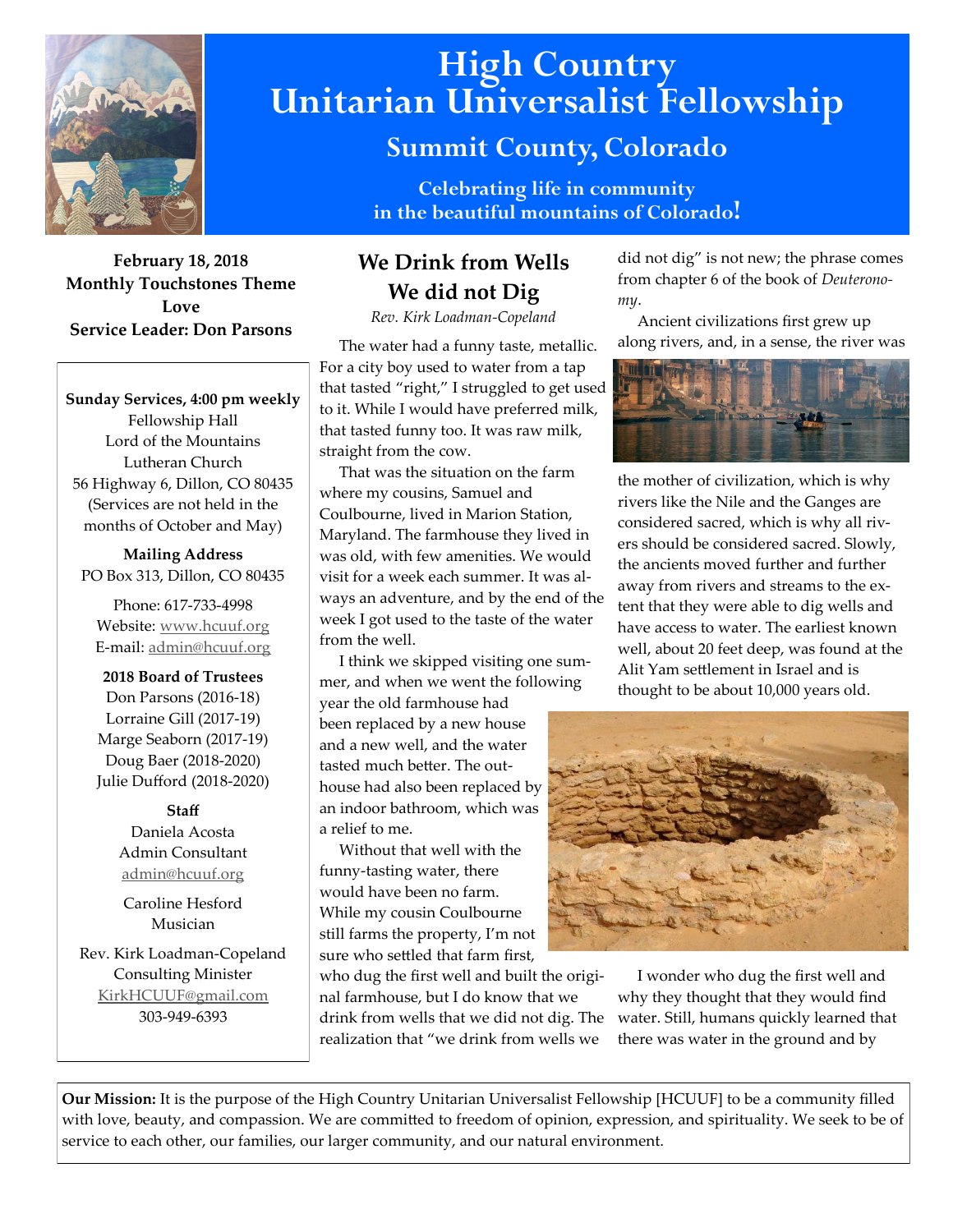digging down to the top of the water table or into an aquifer, you could find it.

 For thousands of years, wells were not privately owned like the one on my cousin's farm, they were communal. In the way that the hearth was the sacred center of a home, the well was the sacred center of the community. If the well ran dry and other wells dug nearby to replace it did not yield water, the people would have to move to a new location where a viable well could be dug.

 From some of the western movies of the 1950s, we have the image of a person, perhaps just a little crazy, in the middle of nowhere with a divining rod seeking a source of water, and then triumphantly declaring that he had found it. The declaration was easy, but the digging was hard, backbreaking work. Down, down, down with the hope that all of this labor would be rewarded with life-giving water. The implements for digging a well evolved over the millennia, but faith in the outcome has always been required.

 The well was communal, as was the creation of the well. Once the well was dug, it was lined with wood or later stone. Someone had to fashion the wooden slats or quarry and finish the stone, and then install the well lining. Someone had to make the wooden bucket that would be used for the well and the rope required to lower and raise the bucket. And more buckets or dried gourds or tightly woven baskets were required so people, almost always women, could take the water from the well to their home for drinking, cooking, washing, and irrigation of crops. Imagine the elation, when all of the work yielded that first cup of thirst quenching, living sustaining, clear, cold water.

 We cannot create a beloved community until we have created a community, and we cannot create a community, which is larger than the circle of a family or an extended kinship network, which is larger than a tribe, until people emerge

 $\triangleright$  who have some notion of the common good and work to broaden and deepen that goodness;

- $\triangleright$  who have learned how to engage the stranger as a neighbor, realizing that absolutely everyone is at first a stranger;
- $\triangleright$  who have learned how to love their neighbor as themselves;
- $\triangleright$  who have learned how to live beyond themselves, and
- $\triangleright$  who invite others to live beyond themselves.

We drink from wells we did not dig because others lived beyond themselves.

 In the book, *Dare to Live Now*, Bruce Larson recounts the following, which was also featured in a 1963 song, *Desert Pete*, by the Kingston Trio: "Travelers across a long and seldom used trail in the Amargosa Desert would pass an old

 Desert Pete clearly lived beyond himself, as did the people who originally dug the well, and saved others by doing so. As importantly, he instructed others to live beyond themselves. Once you have primed the pump, quenched your thirst, and filled all of your containers so that you can continue on your journey, fill the bottle of water that Desert Pete left, put the cork in it, and bury it again under the white rock so the next person will have the water necessary to prime the pump and live, rather than dying of thirst. As Pete wrote, "Have faith. The well has never run dry."

Have faith in the well.

 Have faith in your ability to prime the pump and get the water to flow.



before you filled the bottle with water to prime the pump and buried it under the white rock where you will find it.

 Have faith and then nurture faith by refilling the bottle with water and burying it for the next stranger to find, the next stranger who automatically becomes your neighbor by the sim-

ple act of filling and burying the bottle, the next stranger whose life you save just like the Good Samaritan who lived beyond himself by caring for the injured man lying on the side of the road that others had passed by.

 Have faith in your ability to live beyond yourself.

 Have gratitude for those who have come ahead of you, the well diggers and the Desert Petes who lived beyond themselves that you might have life

more abundant; the villagers who built and suslage once the well was completed. Unitarian



Universalist minister Peter Raible paraphrased the passage from *Deuteronomy*



fresh drinking water along their journey. Wired to the pump handle was a baking powder can and inside the can was a handwritten note: 'This pump is all right as of June, 1932. I put a new sucker washer into it and it ought to last five years. But the washer dries out and the pump has got to be primed. Under the white rock I buried a bottle of water out of the sun, the cork end up. There's enough water in it to prime the pump, but not if you drink some first. Pour about one fourth and let her soak to wet the leather. Then pour in the rest medium fast and pump like crazy. You'll git water. The well has never run dry. Have tained the vilfaith. When you git watered up, fill the bottle and put it back like you found it for the next feller.' (signed) Desert Pete. 'p.s. Don't go drinking up the water first. Prime the pump with it and you'll git all you can hold.'"

pump that offered the only hope of